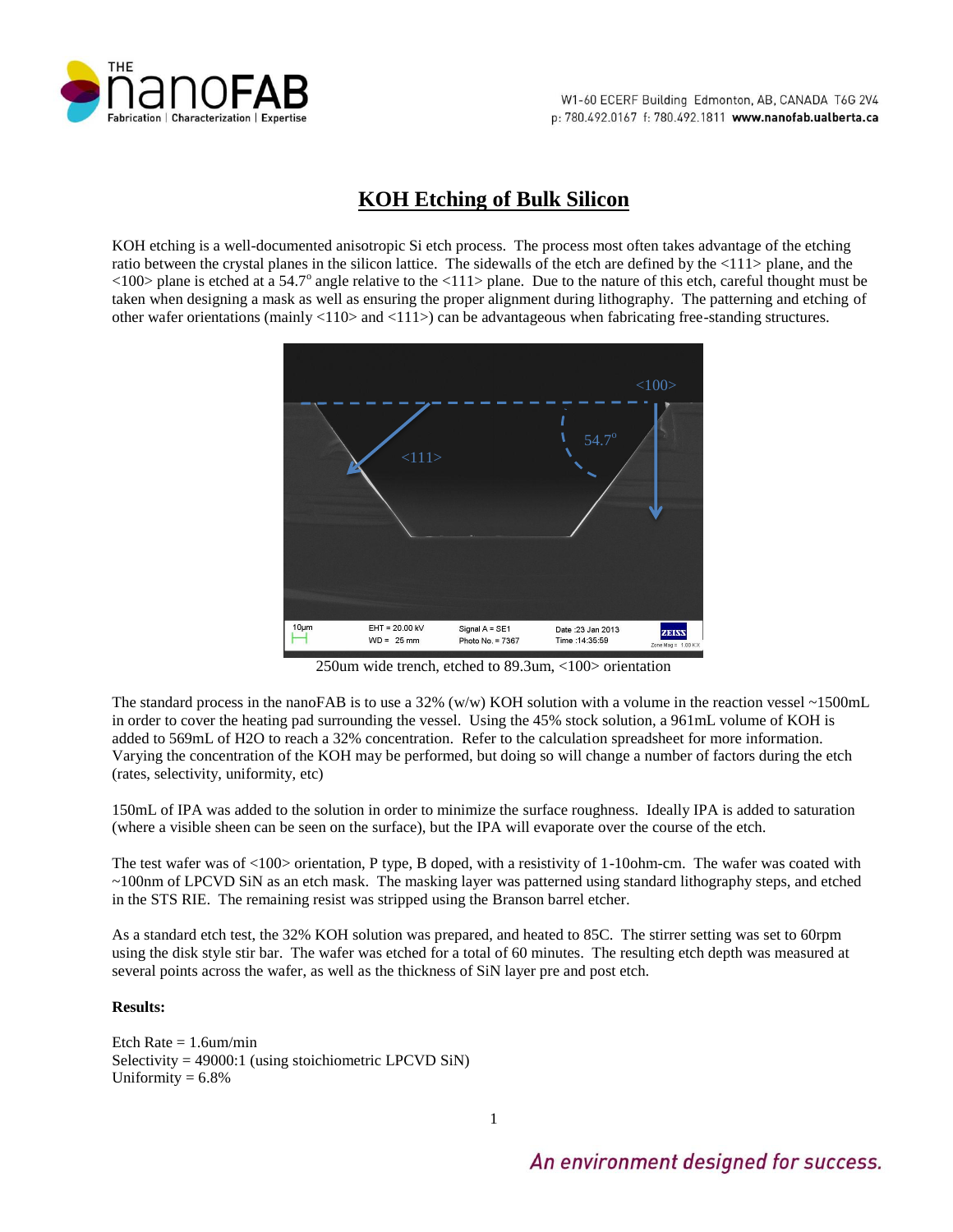



50um trench etched to 36.6um 100um trench etched to 66.6um



250um trench etched to 89.3um 500um trench etched to 89.6um



2

 $250$ um diameter circle  $100$ um square, rotated  $45^\circ$  to  $\langle 100 \rangle$  plane